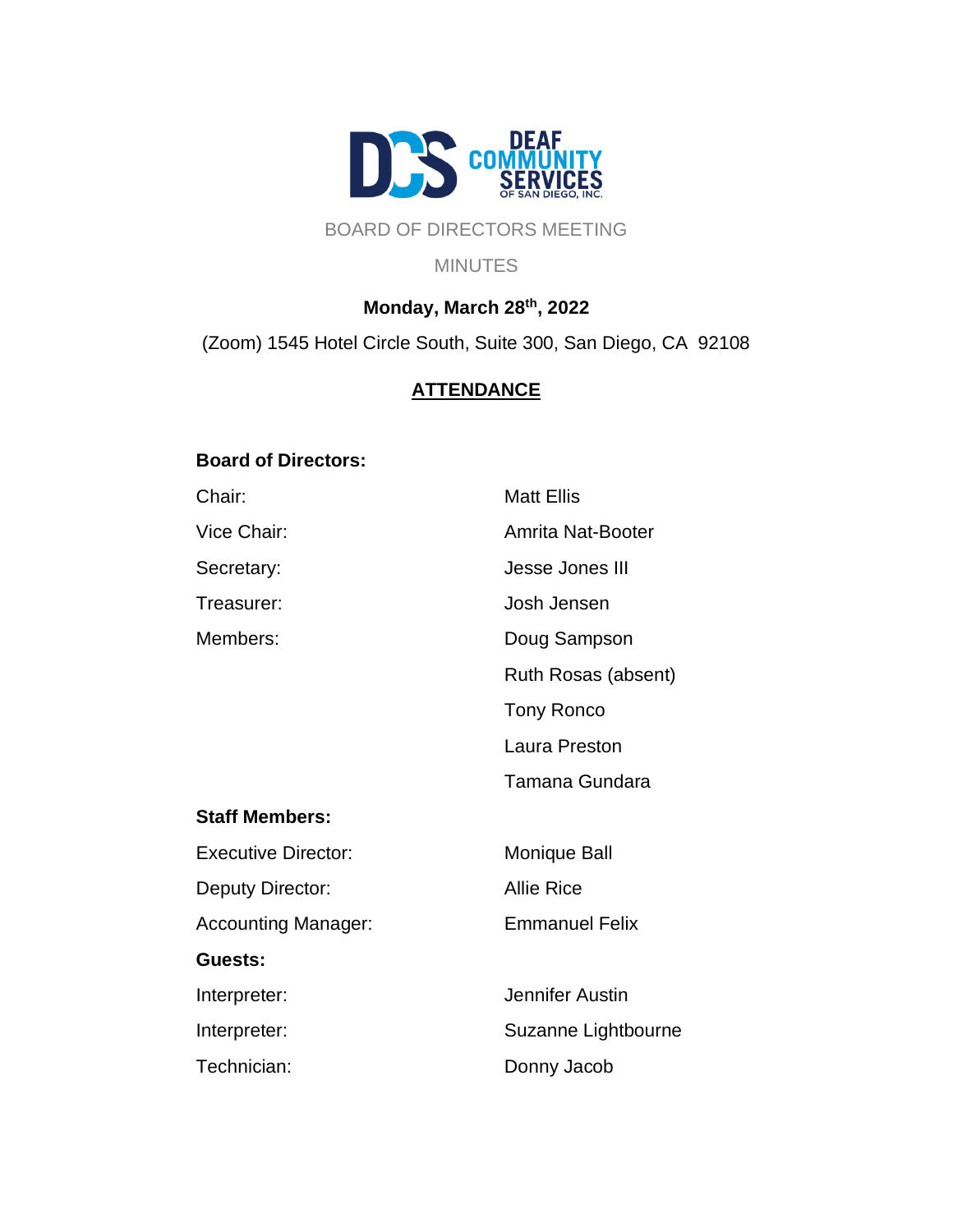### **MEETING**

### **Call to Order**

Ellis called the meeting to order at 6:02 PM.

### **Review of the Minutes**

(no review of the minutes)

### **Chairperson's Report (Ellis)**

### **A New Chapter**

Welcome to DCS, Monique Ball!

Monique Ball started working on March  $7<sup>th</sup>$ , and it has been a busy three weeks for her. The Board is in contact with the new Executive Director and we are currently engaged in the Executive Transition period of our partnership with Innviee Strategies.

We reviewed the Executive Director job description, discussed our roles and responsibilities. We are entering the development of our evaluation system which will include the Board at the onset.

We have not forgotten the Organizational Healing Report and we are incorporating the themes and healing steps from the report into our goals for DCS. We will provide updates on the progress of that in a future update.

We have turned a corner and there is still work yet to be done. I sincerely want the community to work with us here at DCS on this new path.

### **Furlough**

We have continued the furlough of some positions. We are focusing on the positions under Department of Social Services (DSS) and bringing back some positions based on service needs.

We are meeting weekly with the Executive Team to monitor this situation and its progress.

The furlough started on February 1. Some of our services, such as EDD, SOL, and Clubhouse remain in place, from different funding streams.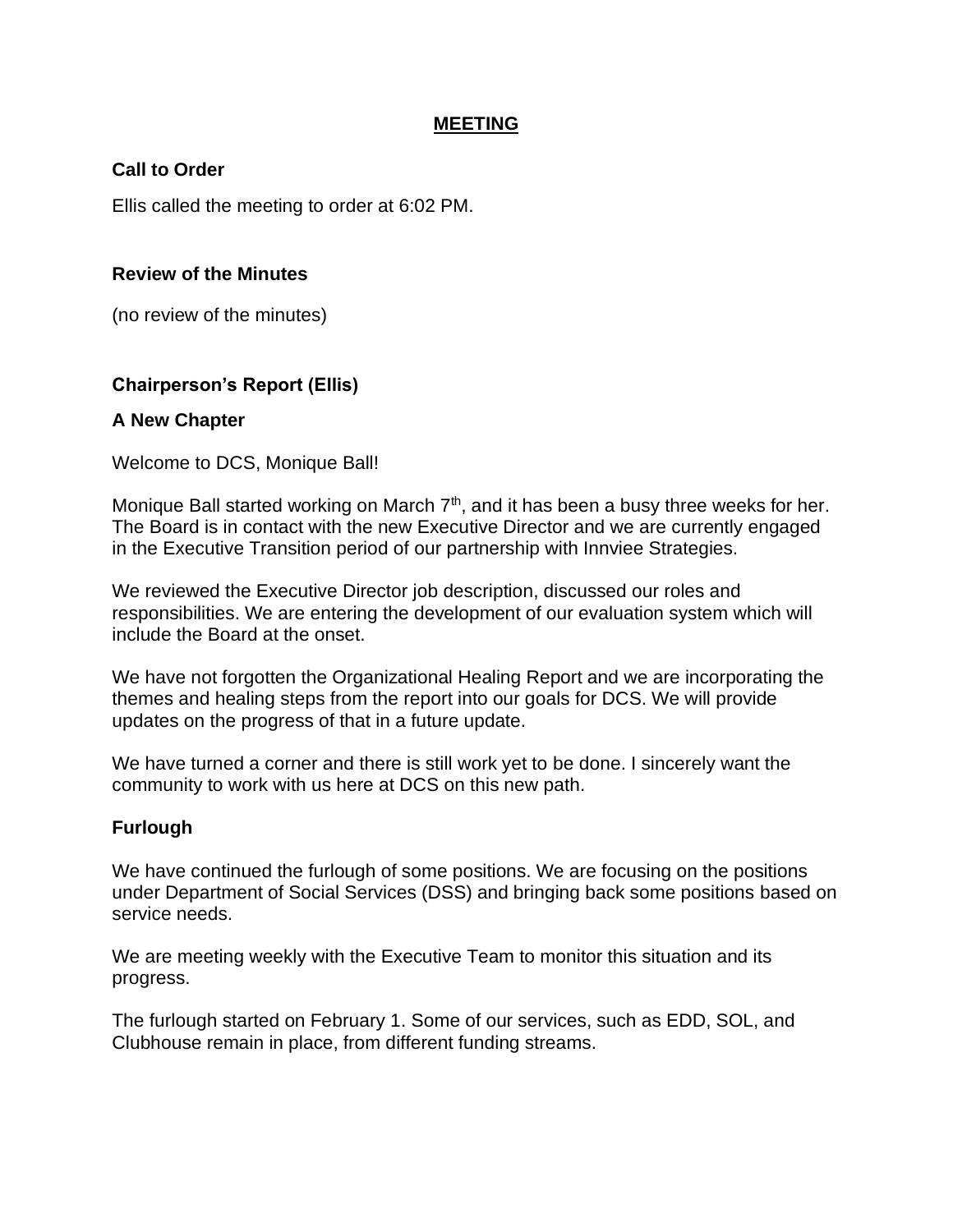The goal is to focus on rebuilding and restructuring for a better, healthier, and more stable future during this short-term period. The Board of Directors expresses our deepest sympathy for the impact on some staff and clients.

## **Executive Director's Report (February) – 3/28/22**

*COVID-19 Update:* DCS is open two days a week – Tuesdays and Thursdays – from 10 am – 3 pm and will continue to meet in-person with clients/visitors by appointment only. DCS has developed an integration plan for the continuation of hybrid work with the requirement of all employees working in-person at the DCS Headquarters on Tuesdays and Thursdays from 8:30 am  $-5$  pm, starting on Monday, May 2<sup>nd</sup>. In continuance of safety protocols, employees are to social distance in offices and lunch rooms. Employees will be required to wear masks in hallways, common areas and in shared offices. COVID-19 symptom check-in will be continued for clients/visitors. The percentage of employee COVID-19 vaccination status is 85%.

### **Administration**:

Cash Flow Update: In the month of February, most of our employees were on partial and full furloughs. It was a rather slow month and some of our services have been impacted.

Staffing Update: There are several vacant positions and those are as follows: Clinical Director, Behavioral Health Services (BHS) Program Manager, Behavioral Health Therapist, and Interpreting Services Director. DCS is currently evaluating some of the positions and making internal staffing changes for the purpose of organizational restructuring and restoring financial stability.

### **Departments:**

### **Behavioral Health Department:**

| <b>Behavioral Health Services</b>  | Jan. | Feb. |    |
|------------------------------------|------|------|----|
| Unduplicated clients (adult/child) |      |      |    |
| <b>DSS</b> cases                   | O    | O    | 2  |
| <b>Signs of Life (SOL)</b>         |      |      |    |
| Unduplicated clients               | O    |      | 11 |
| <b>SOC</b> vacancies               | 3    | 3    | ิค |
| SOC2 (SOH) vacancies               | 2    | 2    |    |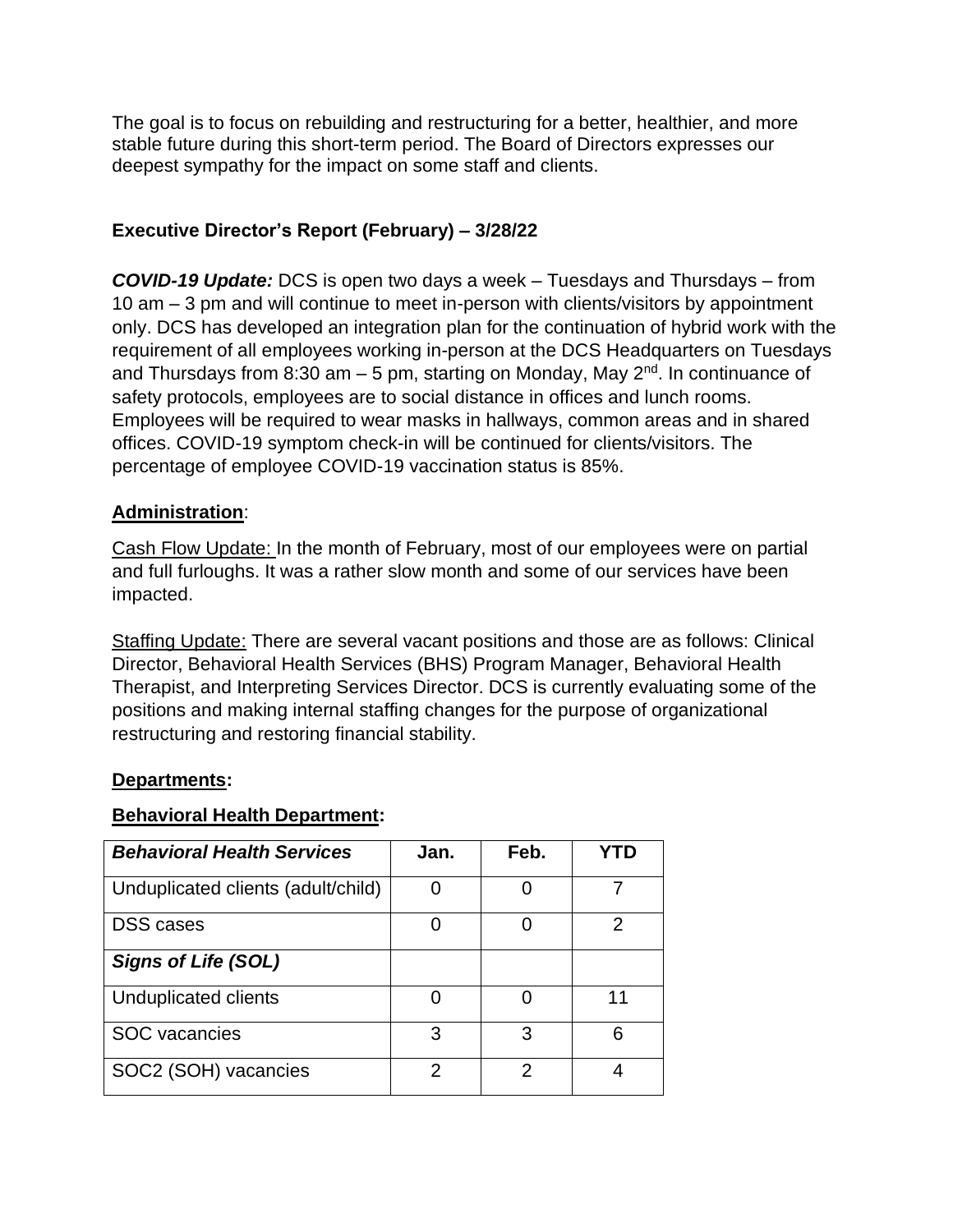| <b>Clubhouse</b>       |    |    |  |
|------------------------|----|----|--|
| Unduplicated clients   | n  |    |  |
| <b>Client contacts</b> | 79 | 98 |  |

# **Interpreting Services:**

|                                                     | Jan. | Feb.        | <b>YTD</b>     |
|-----------------------------------------------------|------|-------------|----------------|
| Total # of Requests                                 | 461  | 520         | 3,696          |
| Total # of Last Minute Requests                     | 31   | 30          | 275            |
| # of Last Minute Requests Filled                    | 25   | 15          | 202            |
| Total # of Community Requests                       | 364  | 440         | 3,022          |
| # of Community Requests Filled                      | 340  | 370         | 2,745          |
| Total # of Educational Requests                     | 97   | 80          | 668            |
| # of Educational Requests Filled                    | 77   | 76          | 559            |
| # of requests canceled (Billable)                   | 24   | 24          | 200            |
| # of requests canceled (non-billable)               | 58   | 32          | 648            |
| # of Trilingual Interpreting Requests Filled        | 1    | $\mathbf 0$ | 11             |
| # of Requests for CART Services Filled              | 1    | 1           | $\overline{7}$ |
| # of DeafBlind Interpreting Requests Filled         | 5    | 10          | 123            |
| # of Deaf Interpreter Requests Filled               | 9    | 12          | 90             |
| <b>Total Requests of Pro Bono Services Provided</b> | 4    | 6           | 28             |

# **Employment Services:**

|                       | Jan. | Feb. | YTD |
|-----------------------|------|------|-----|
| Enrollment            |      |      | 55  |
| Job Placements        |      |      | 40  |
| (Goal: 55 placements) |      |      |     |

# **Adult Literacy Services:**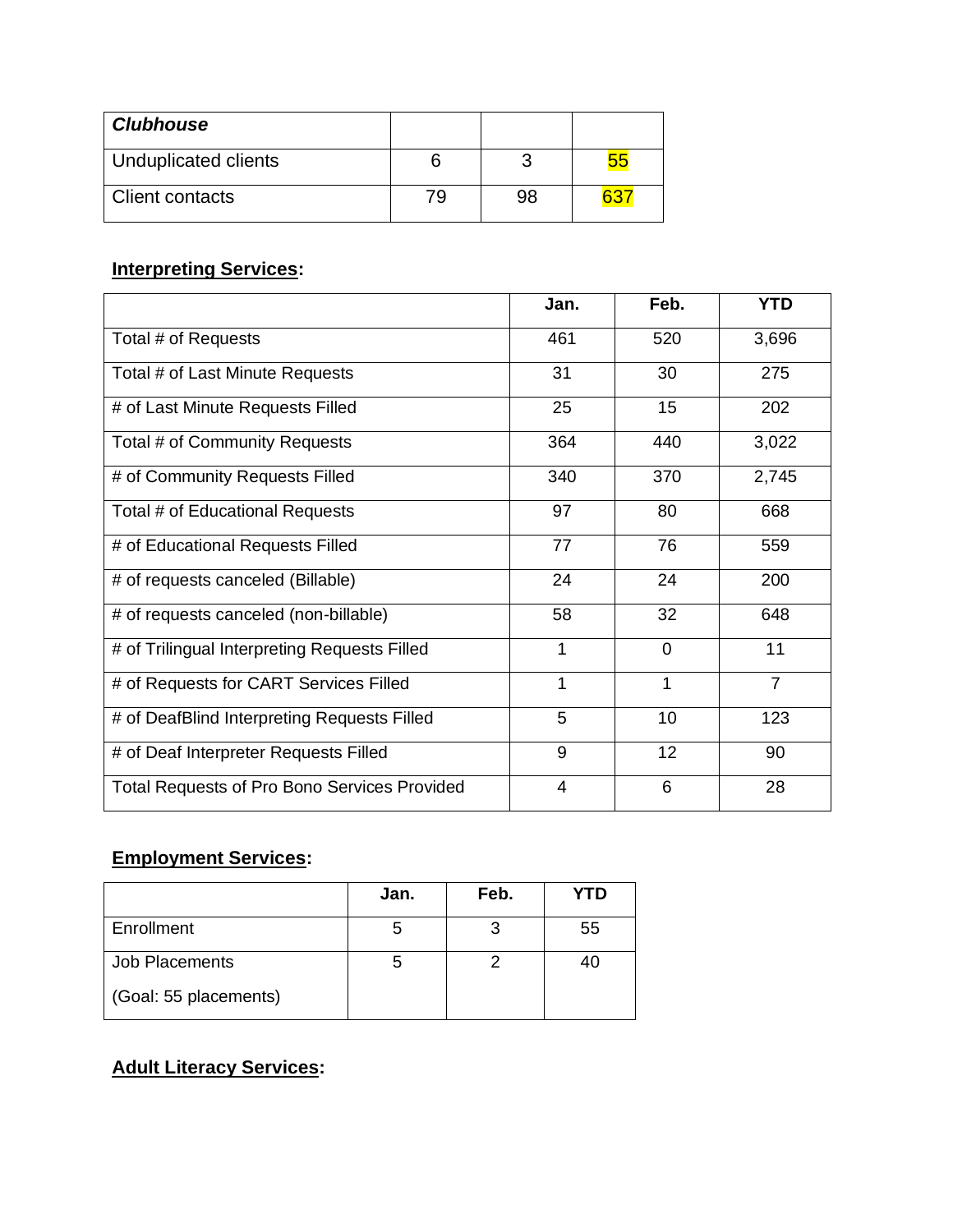|                                      | Jan.                    | Feb.     | YTD            |
|--------------------------------------|-------------------------|----------|----------------|
| <i><b>LEAD</b></i>                   |                         |          |                |
| Duplicated trainees (combined)       | 5                       | 5        | 43             |
| Unduplicated trainees (combined)     |                         | 0        | 10             |
| HQ (unduplicated)                    |                         | O        | 8              |
| NCO (unduplicated)                   | $\Omega$                | $\Omega$ | $\overline{2}$ |
| <b>PVSA</b>                          |                         |          |                |
| Duplicated participants (combined)   | $\overline{\mathbf{2}}$ | 1        | 22             |
| Unduplicated participants (combined) | 0                       | ∩        | 4              |
| HQ (unduplicated)                    | ∩                       |          | 4              |
| NCO (unduplicated)                   | $\Omega$                | $\Omega$ | 0              |

# **Youth and Family Services**:

| <b>Deaf Mentorship Program</b>         | Jan. | Feb.           | <b>YTD</b>     |
|----------------------------------------|------|----------------|----------------|
| Unduplicated # of families             | 0    | 0              | $\overline{2}$ |
| Deaf coaches (unduplicated)            | 4    | 3              | 3              |
| # of families on the wait list         | 20   | 20             | 20             |
| e <sub>5</sub>                         | n/a  | n/a            | n/a            |
| <b>Family ASL</b>                      |      |                |                |
| # of participants                      | 5    | 0              | 5              |
| # of families in attendance            | 3    | 0              | 3              |
| <b>BBBS</b>                            |      |                |                |
| # of matches                           | 0    | $\overline{0}$ | $\overline{0}$ |
| # of Bigs on the wait list             | 5    | 5              | 5              |
| # of Littles on the wait list          | 13   | 13             | 13             |
| <b>Deaf Youth Literacy Camp (DYLC)</b> |      |                |                |
| # of campers                           | n/a  | n/a            | 14             |

# **Client Support Services:**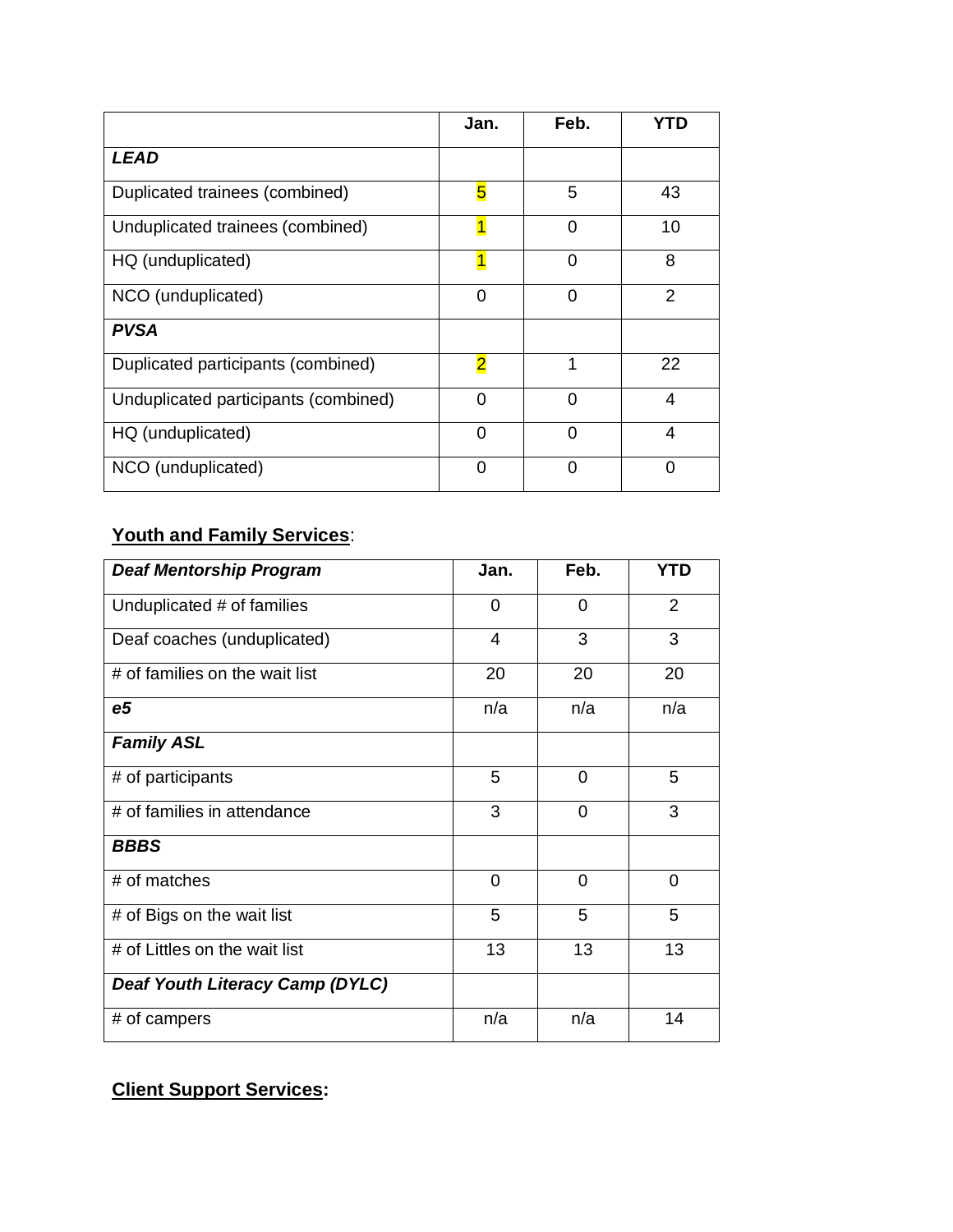|                                   | Jan. | Feb. |       |
|-----------------------------------|------|------|-------|
| <b>Advocacy Services</b>          |      |      |       |
| Unduplicated clients (combined)   | 2    |      | 64    |
| <b>Client Contacts (combined)</b> | 83   | 85   | 1,089 |
| <b>Information and Referrals</b>  |      |      |       |
| Referrals (combined)              | 10   |      | 2,136 |

### **Media:**

|                              | Jan.  | Feb.  | Projected<br><b>Goals for Feb.</b> | <b>YTD</b>                  |
|------------------------------|-------|-------|------------------------------------|-----------------------------|
| <b>FB Likes</b>              | n/a   | n/a   | n/a                                | n/a                         |
| <b>FB Followers</b>          | 6,294 | 6,313 | 45                                 | 50,315                      |
| Twitter                      | 4,412 | 4,412 | 25                                 | 34,985                      |
| Instagram                    | 3,124 | 3,193 | 50                                 | 24,447                      |
| YouTube                      | 741   | 751   | 60                                 | 5,804                       |
| Subscriber                   | n/a   | n/a   | n/a                                | n/a                         |
| <b>DCS Website</b><br>Users* | 2,197 | 2,095 | 2,300                              | 6,105<br>(Dec., Jan., Feb.) |

*\*This represents the number of people who have visited the DCS website, even if they have visited the site multiple time.* 

**Events:** No events in February.

# **Financial Report (Jensen)**

We are continuing to work on the furlough timeline. Also, started discussing regarding the Budget 2022- 2023 FY and continue meet weekly to monitor the cashflow.

### **Fundraising Committee Report (Preston)**

Hello! Happy Monday and hope you all had a wonderful weekend!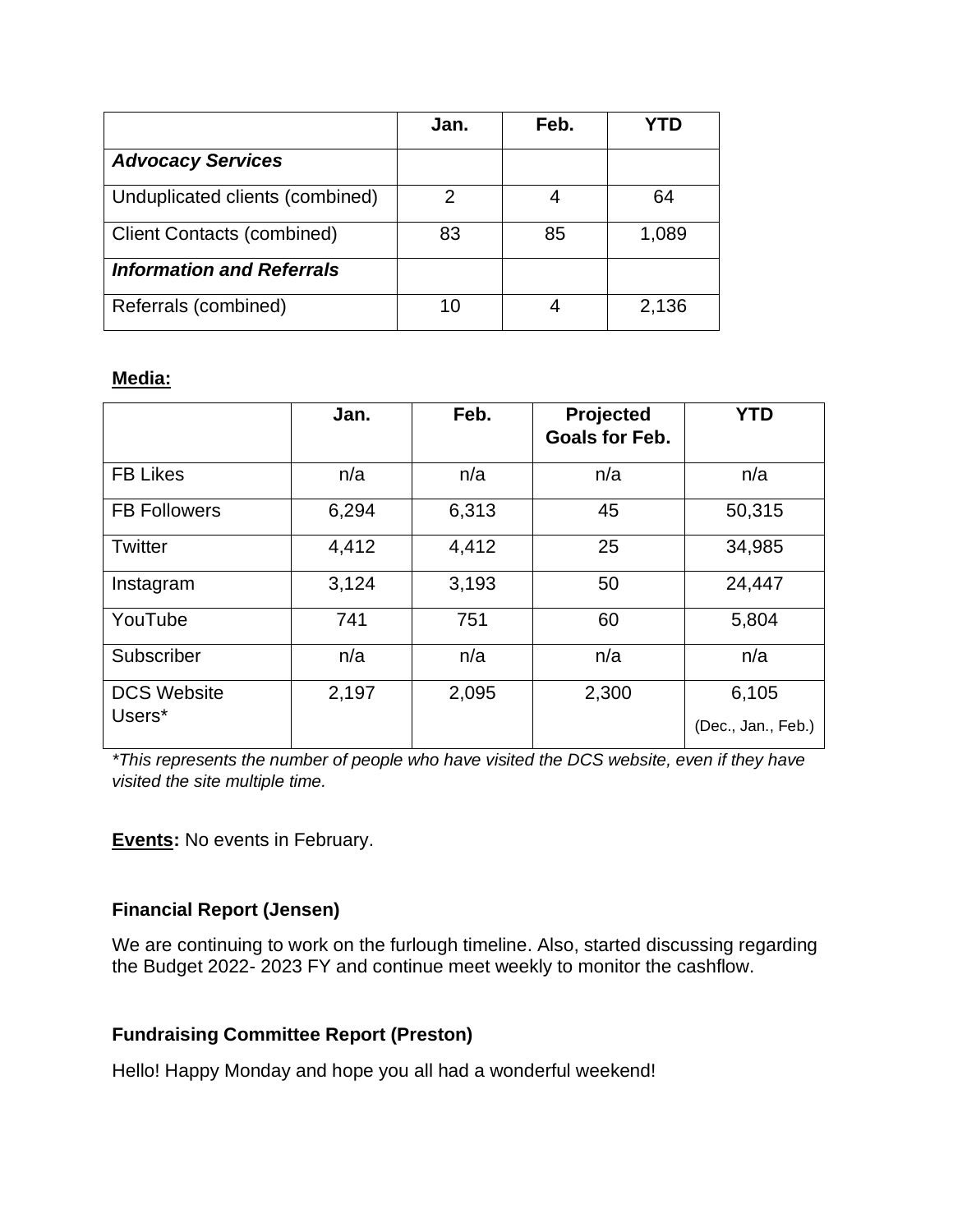Please check out flyer for Bayside Landing Fundraiser on April 30<sup>th</sup>!! We would love to see you there and support DCS!

We will have Welcome Celebration on May 14<sup>th</sup> at Poway Community Center to welcome Monique Ball to DCS! The celebration will only hold up to 100 people. Information on tickets, time and specifics will be sent out by next week. It will be wonderful to see you there!

More small fundraisers will be planned through out the year.

For those who have expressed interest in helping out, thank you! If you have not heard from me, I apologize in advance. It is easier if you personally reach out to me by emailing me at [lpreston@dcsofsd.org](mailto:lpreston@dcsofsd.org) that way I have it all in one place. That is the best way for me to get in touch with you personally. I look forward to your ideas and involvement!

## **Personnel Committee (Nat-Booter)**

Monique, welcome to your first Board meeting! We are thrilled to have you here with us!

The Personnel committee discussed and shared suggestions with our new ED, Monique Ball, regarding Human Resources. We looked into the Organizational Healing report regarding the Human Resources section for suggestions as well.

- Improve policy training, consistent with procedures, and improve communication.
- Human Resources should be sensitive to Deaf culture, competent in ASL, and has HR experience. A separation from the executive team as an independent party to remain neutral in DCS.
- Provide training, update documents, and translate in ASL.

# **Deaf Service Advisory Council (Rosas)**

DSAC first meeting was held on March 10th via virtually. Around 15 community members showed up at the meeting. The next meeting is scheduled for May 12th at 7pm. The meeting is open to public; anyone is welcome to join. If you need accommodations, please let me know by emailing [dsac@dcsofsd.org.](mailto:dsac@dcsofsd.org) Also, there are three vacant positions which are Chair, Vice Chair and Secretary. If you are interested, please email to [dsac@dcsofsd.org](mailto:dsac@dcsofsd.org) and you will receive the details regarding the positions.

# **Board Governance Committee (Ronco)**

(no report)